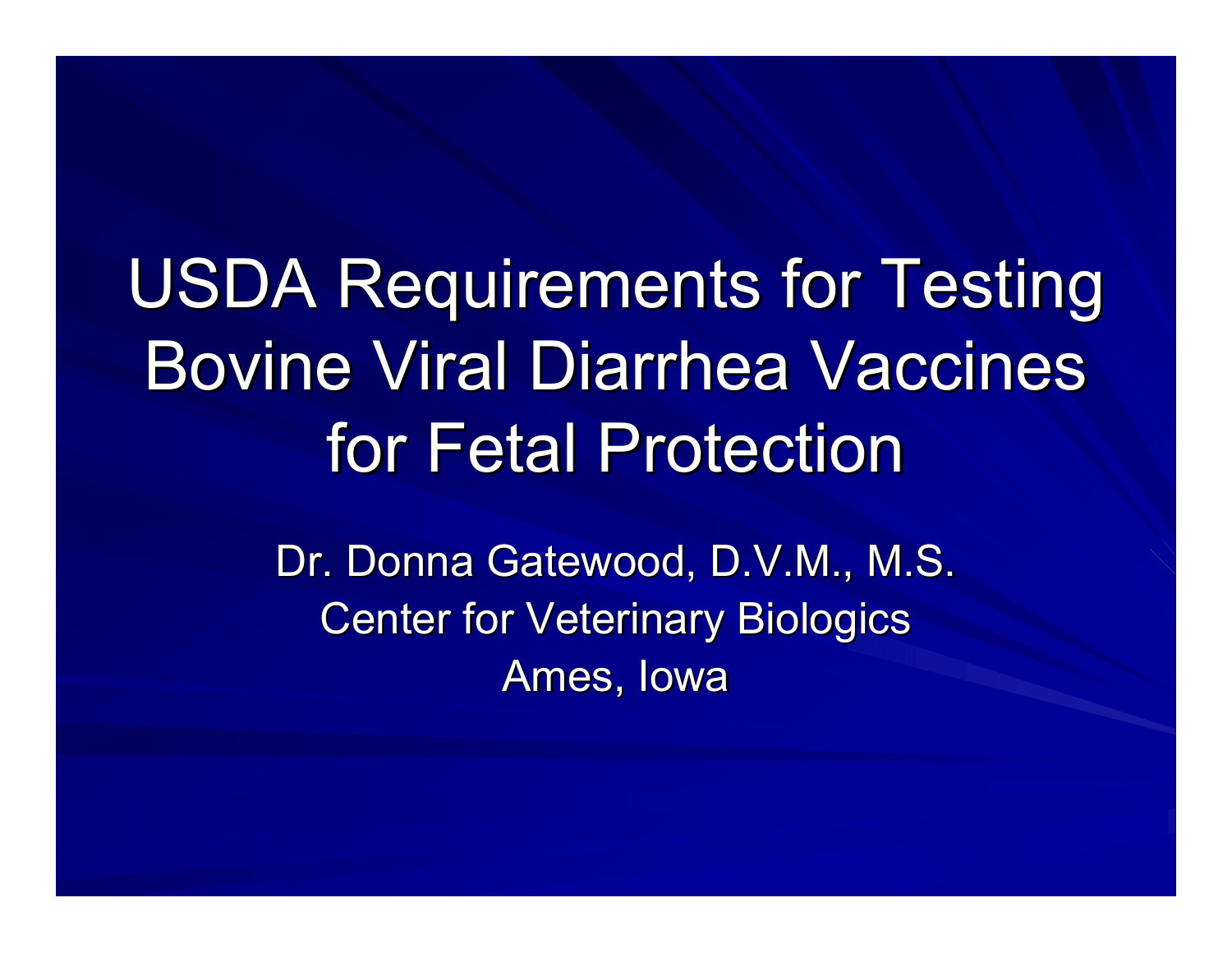#### **Current Regulations and Guidance**

- **Title 9 Code of Federal Regulations (9CFR)** Section 113.215—MLV BVD vaccine
- 9CFR Section 113.311—killed BVD vaccine
- 9CFR Section 112.7(e)
- **EXECENTER Center for Veterinary Biologics Notice** 02-19
- **U** Veterinary Services Memorandum 800.110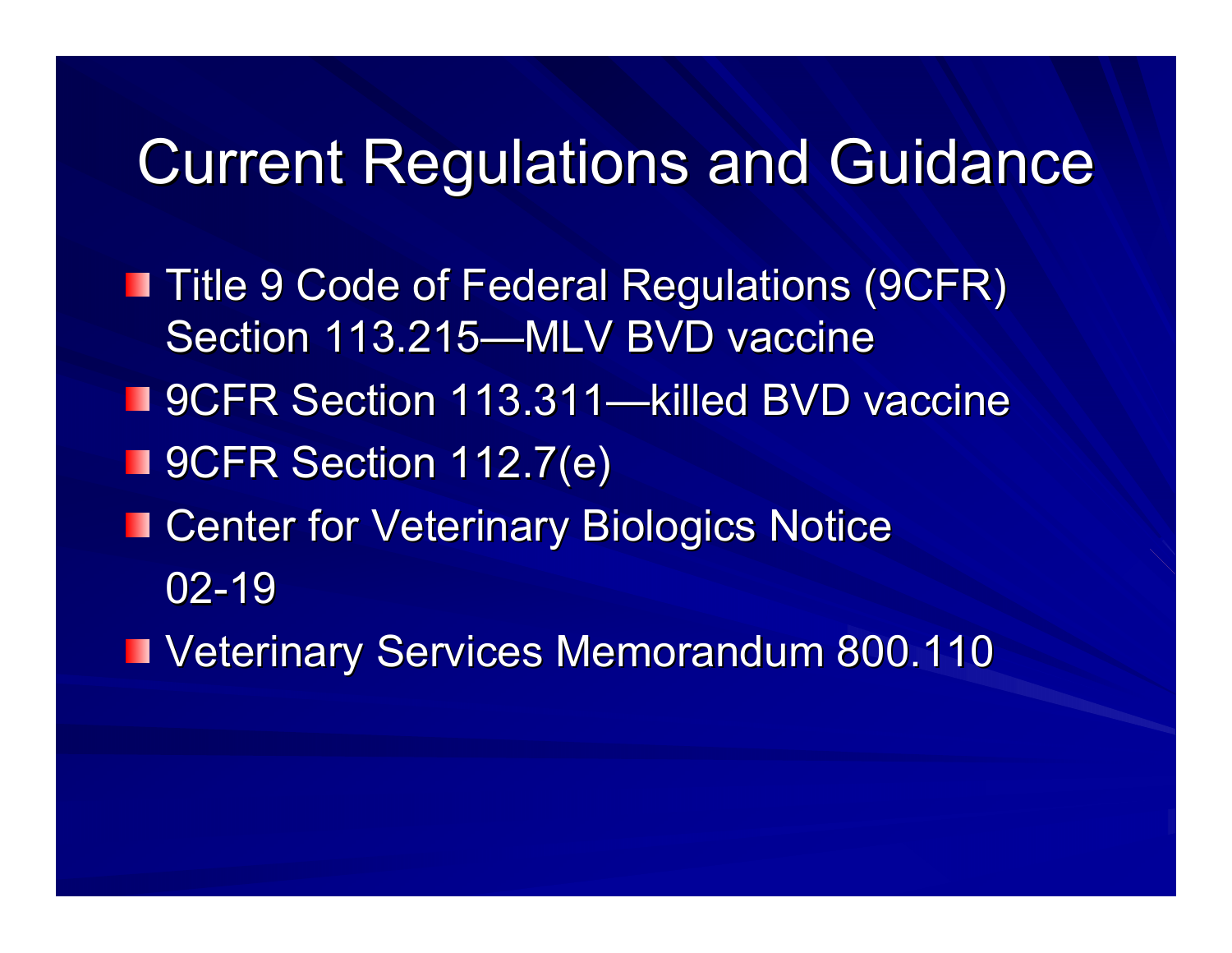## 9CFR 113.311 9CFR 113.311

- First published 1974; last amended 1991 First published 1974; last amended 1991
- **Immunogenicity requirement:** 
	- 20 vaccinates, 5 controls
	- Challenge 14-28 days post-vaccination
	- Valid test:
		- ■4/5 controls must be leukopenic
		- At least 19 vaccinates must have 1:8 or > VN titer
		- **At least 19 vaccinates must remain clinically** healthy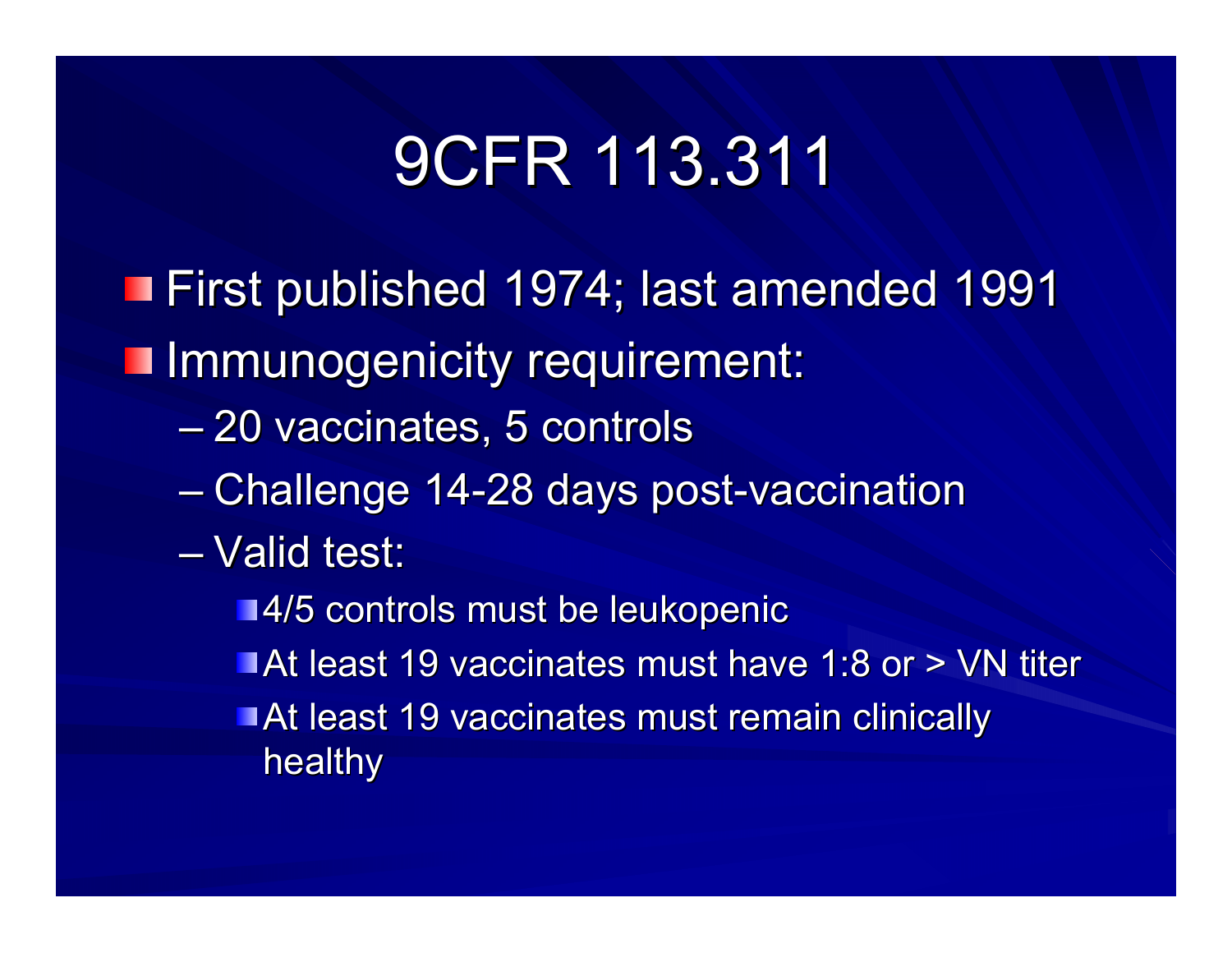## 9CFR 113.215 9CFR 113.215

- First published 1990—no amendments
- Immunogenicity established "by a method acceptable to APHIS" Ш
- Serial potency or batch release requires that 4/5 calves vaccinated generate a VN titer of 1:8 or greater *or* П
- After challenge with a virulent strain of BVD,<br>2/3 control calves must show a temp rise to 104.5 104.5° and develop respiratory or other clinical<br>signs of BVD and 4/5 vaccinated calves must<br>remain healthy and afebrile.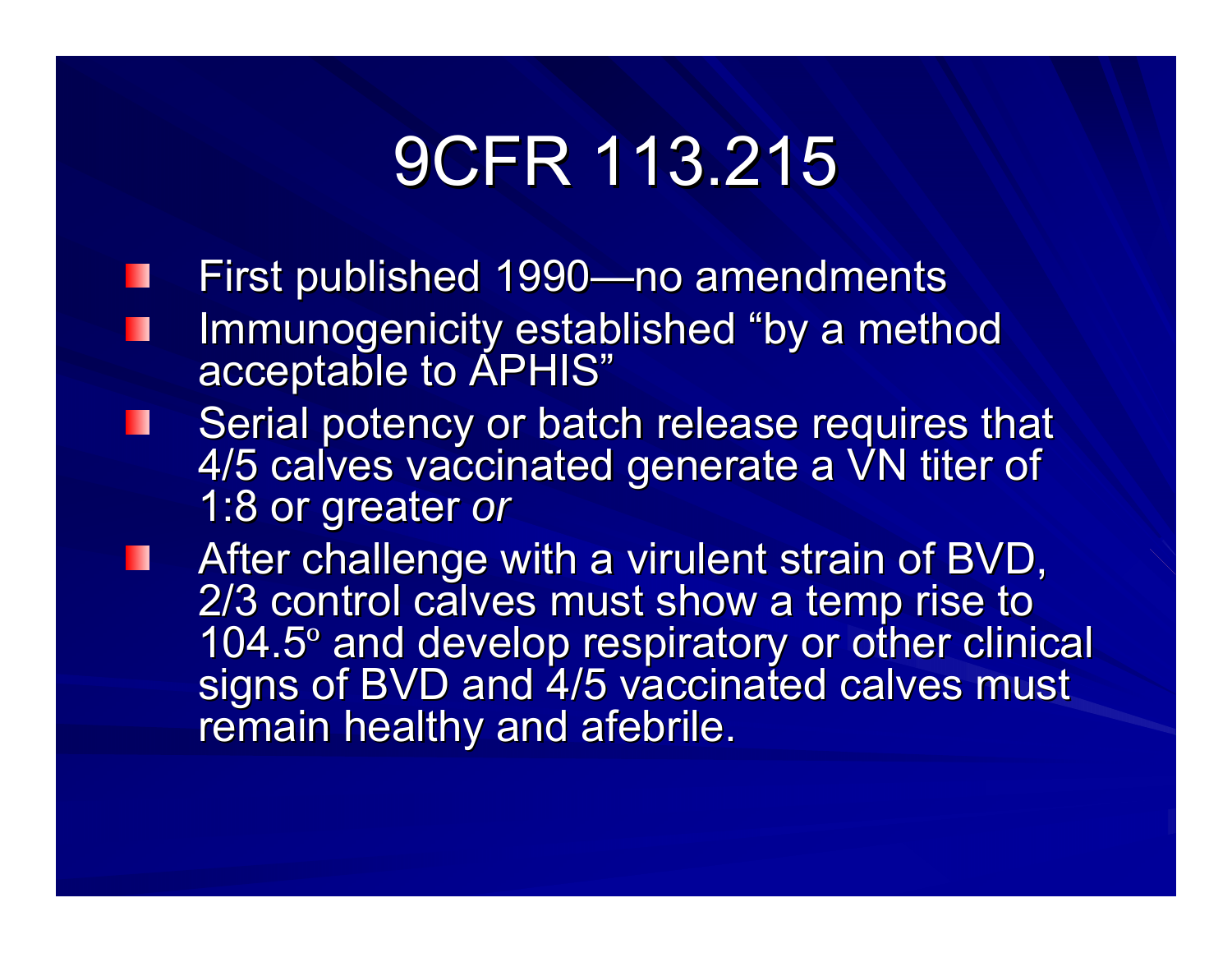#### 9CFR Sections for BVD Products 9CFR Sections for BVD Products

**Neither section addresses issues related Neither section addresses issues related** to reproductive disease or reproduction related label claims.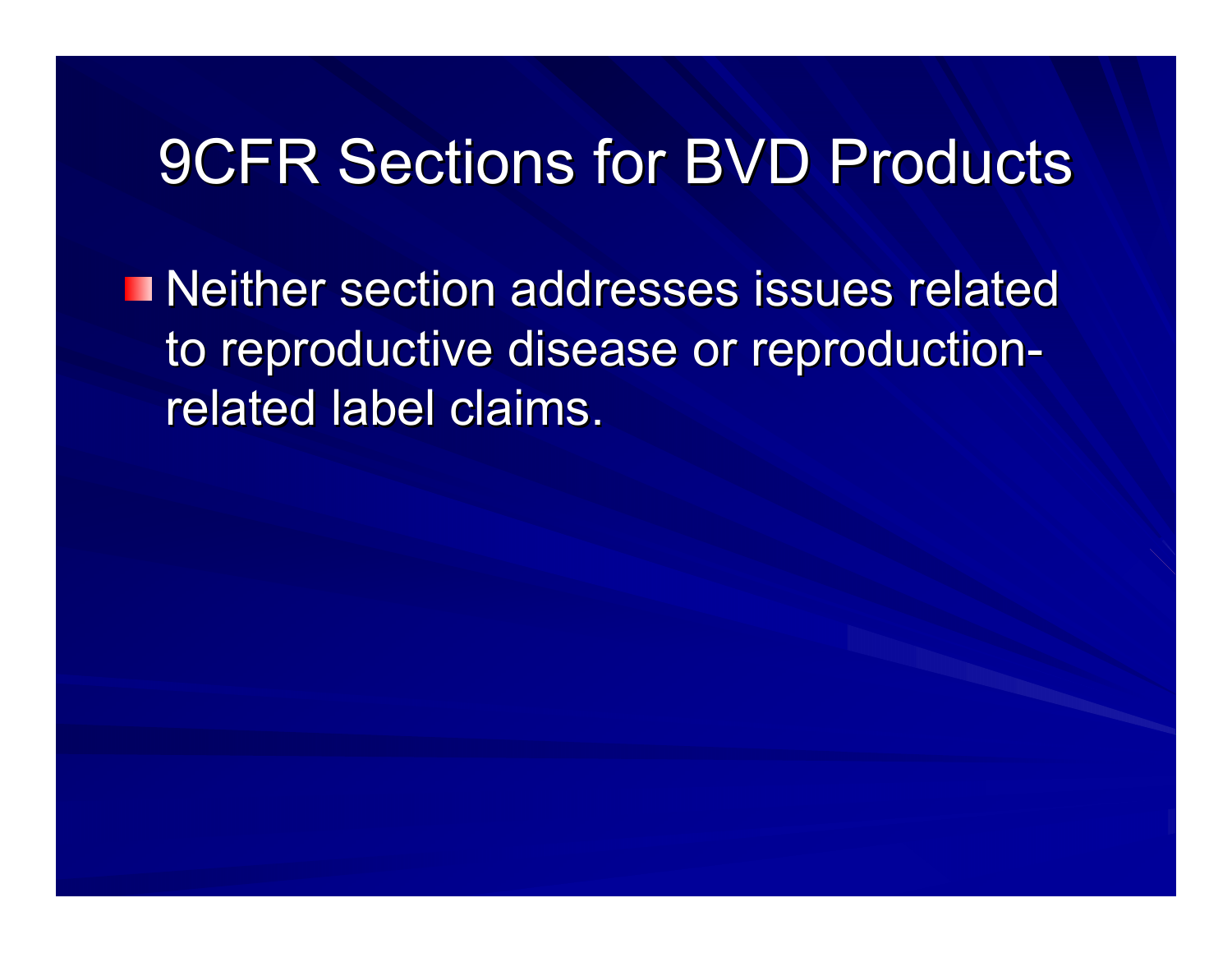# 9 CFR 112.7(e) 9 CFR 112.7(e)

 $\blacksquare$  In the case of bovine rhinotracheitis vaccine containing modified live virus, all labeling except small final container labels shall bear the following statement, "Do not use in pregnant cows or in calves nursing pregnant cows." Provided, That such vaccines which have been shown to be safe for use in pregnant cows may be excepted from this label requirement by the Administrator.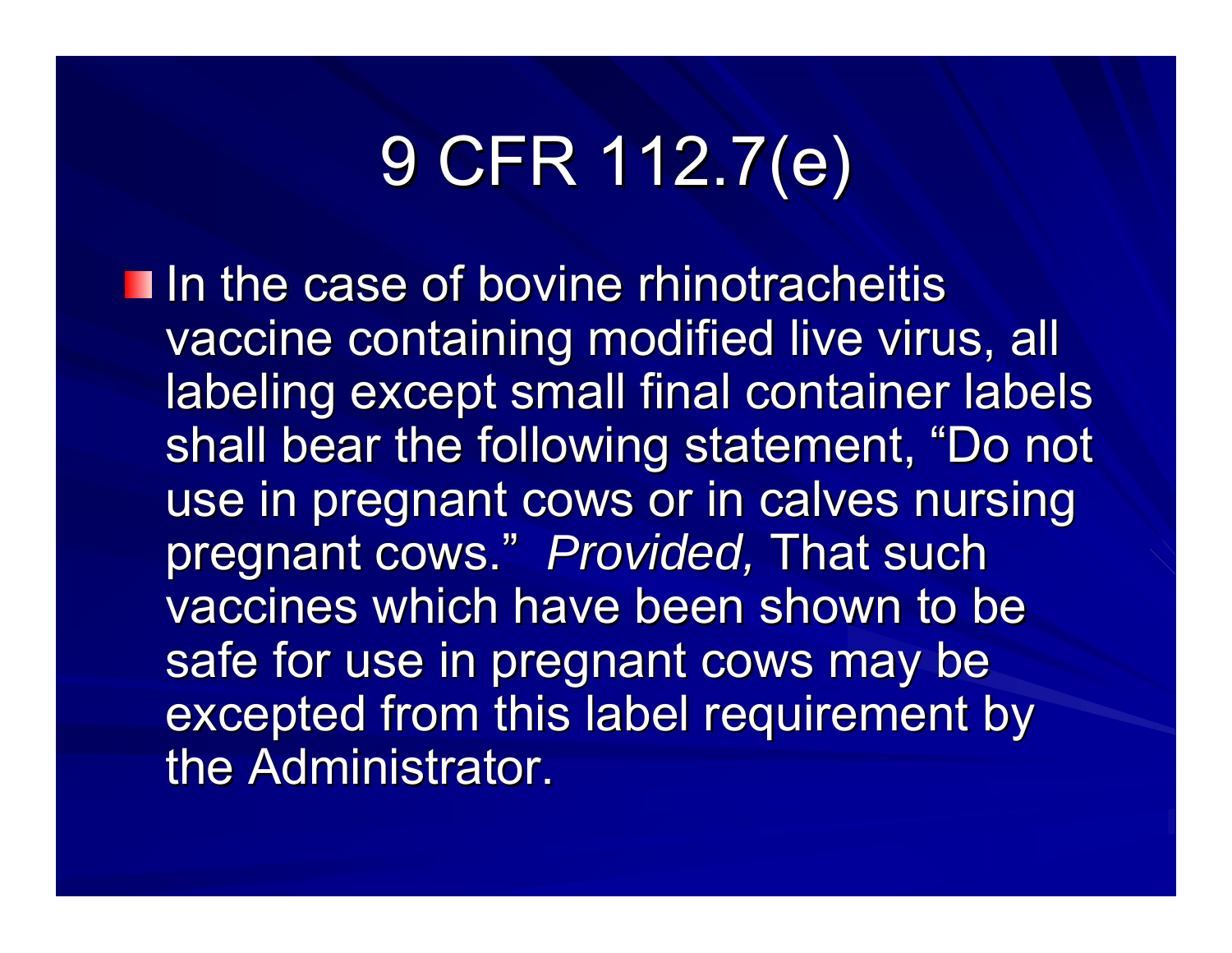# 9 CFR 112.7(e) 9 CFR 112.7(e)

- **Although label statement not specifically** required, BVDV vaccines containing modified live virus also carry a label warning not use in pregnant cows or in calves nursing pregnant cows
- **I** Unless there is acceptable data to support safety in pregnant cows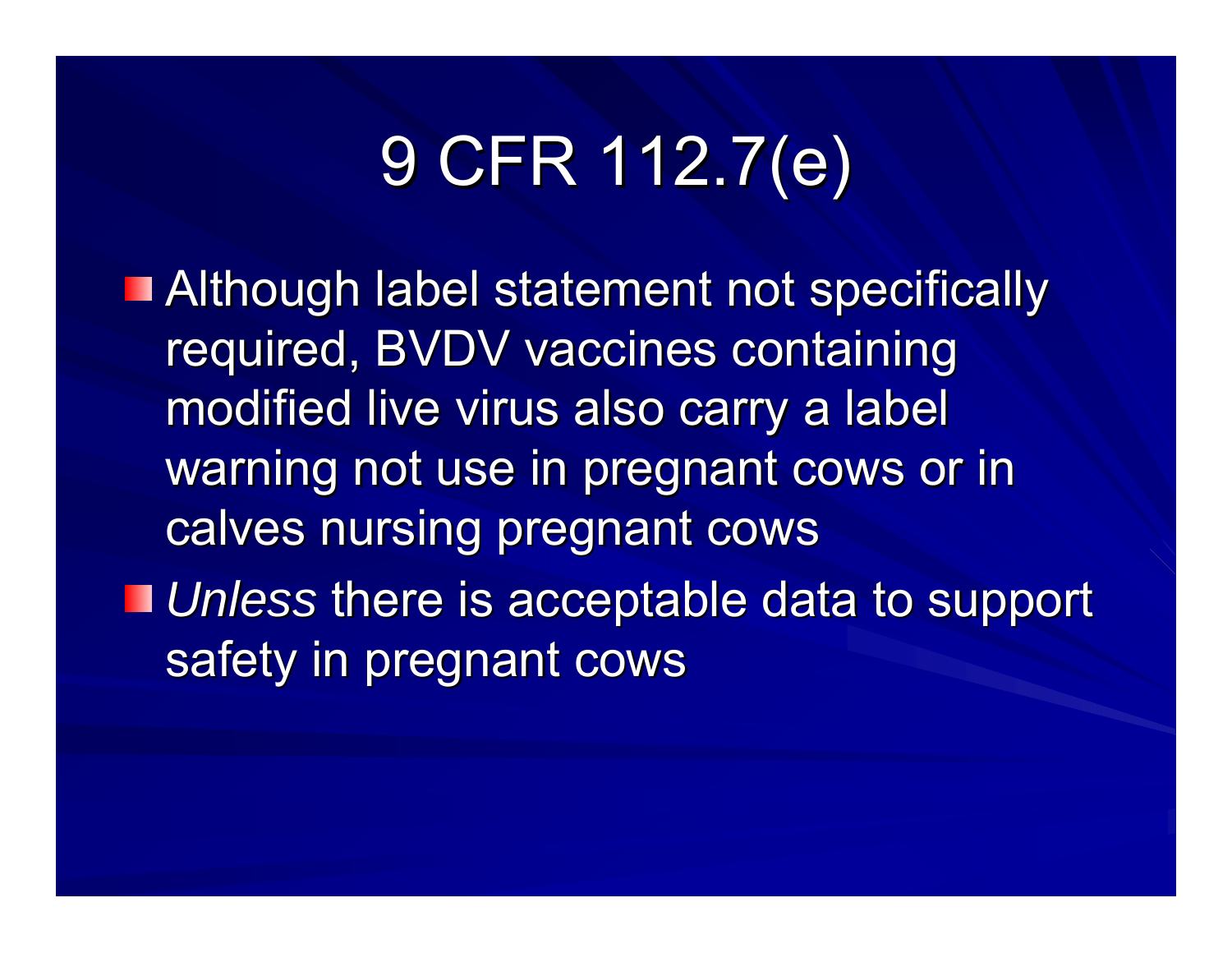### CVB Notice 02-19

- **NACCINE Claims for Protection of the Fetus III** against BVDV
- **Example Clarifies data needed to support various** label claims against reproductive effects of **BVDV**
- **Applicable to all BVDV products**
- **Due to complexity of BVDV disease,** separate, specific claims for various aspects of the disease necessary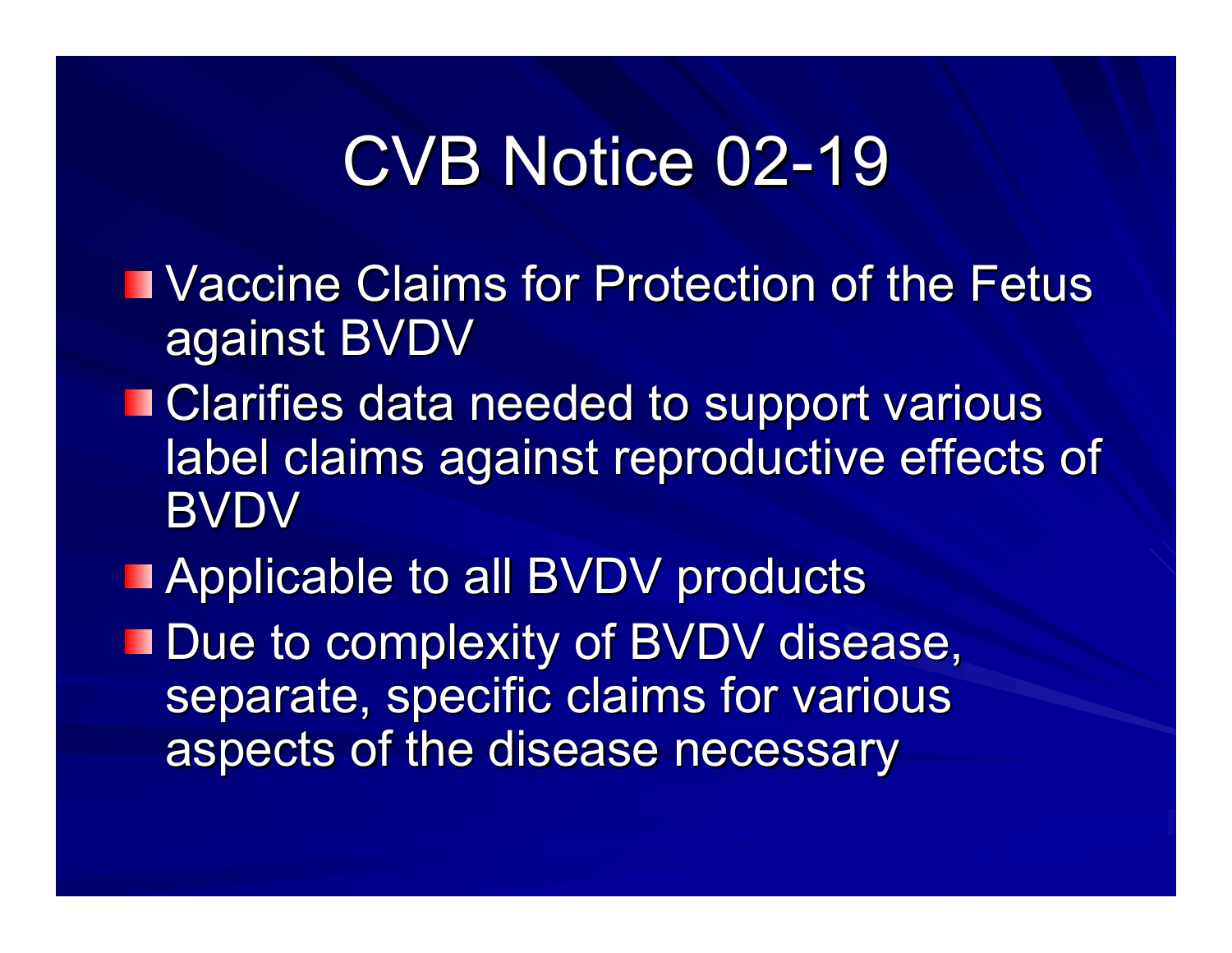### CVB Notice 02-19

- **Aids in prevention of abortion**
- **Aids in prevention of persistently infected** calves
- **Aids in prevention of fetal infection or aids** in prevention of fetal infection, including persistently infected calves persistently infected calves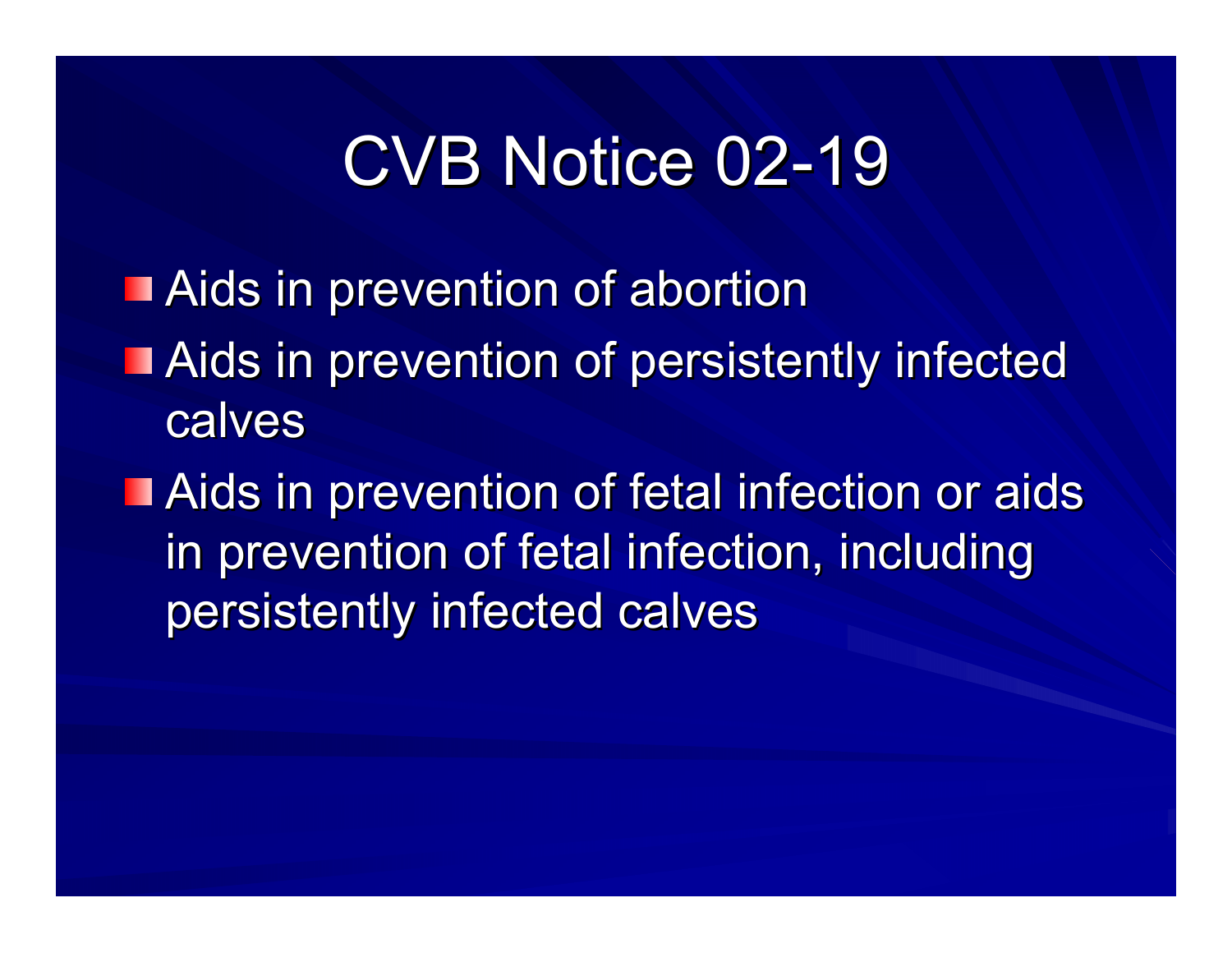### Aids in prevention of abortion

**T** Fetal death, with resorption or mummification, or abortion may occur following BVD infection in early to mid gestation up to 120 days

**Abortion must occur in an acceptable** proportion of nonvaccinated control cattle

Appropriate challenge strains must be used in vaccination/challenge studies or acceptable field studies may be performed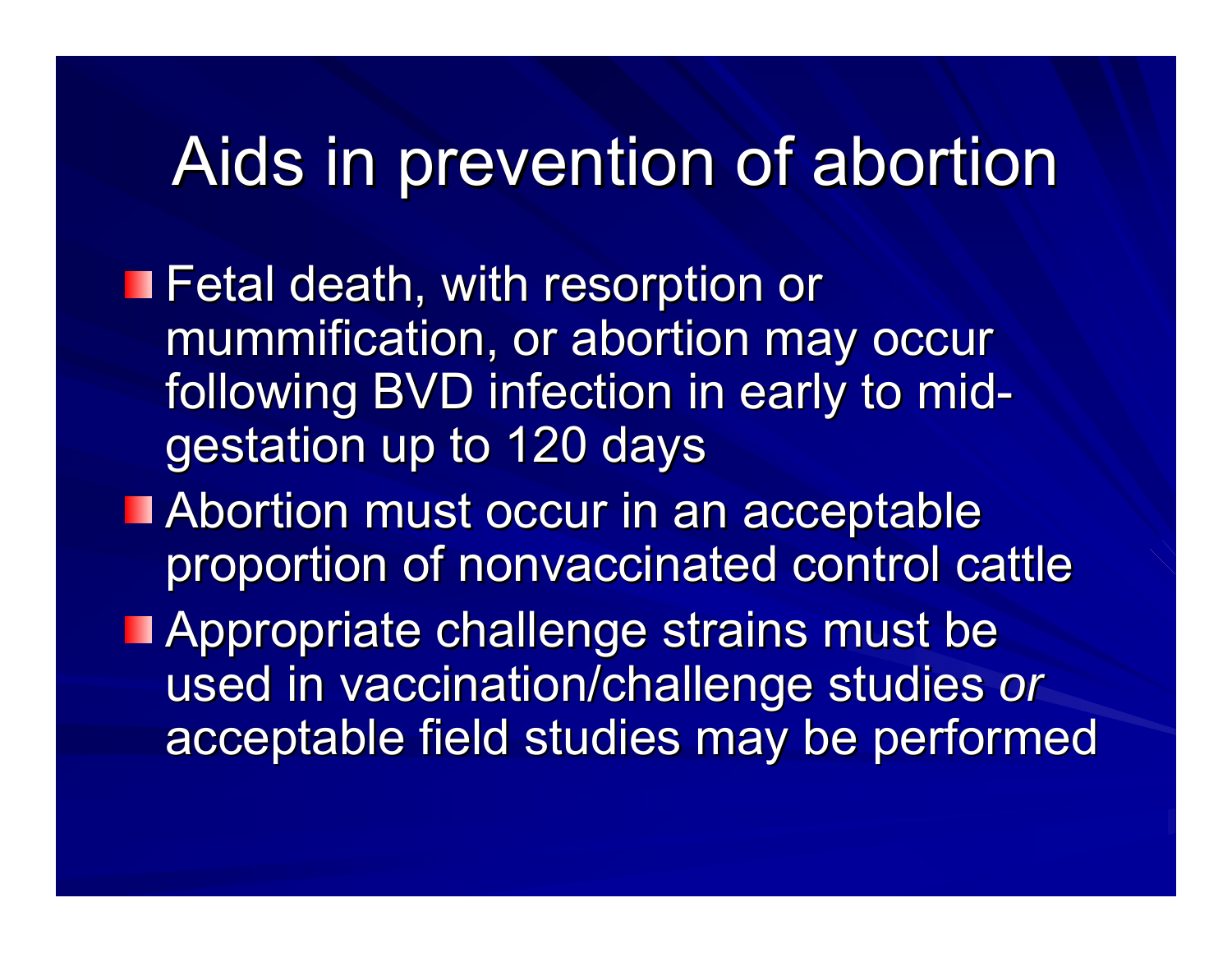### Aids in prevention of persistently Aids in prevention of persistently infected calves

**Infection of fetus with noncytopathic BVD before** fetus achieves immunocompetence (~120 days <sub>:</sub> gestation) may result in persistent infection and immunotolerance. Such calves may be born . alive and survive for varying periods up to adulthood; they are persistent carriers and shedders of BVD and are seronegative

Challenge pregnant cattle at 75-90 days of gestation and perform virus isolation on fetal tissues on, or after, 150 days of gestation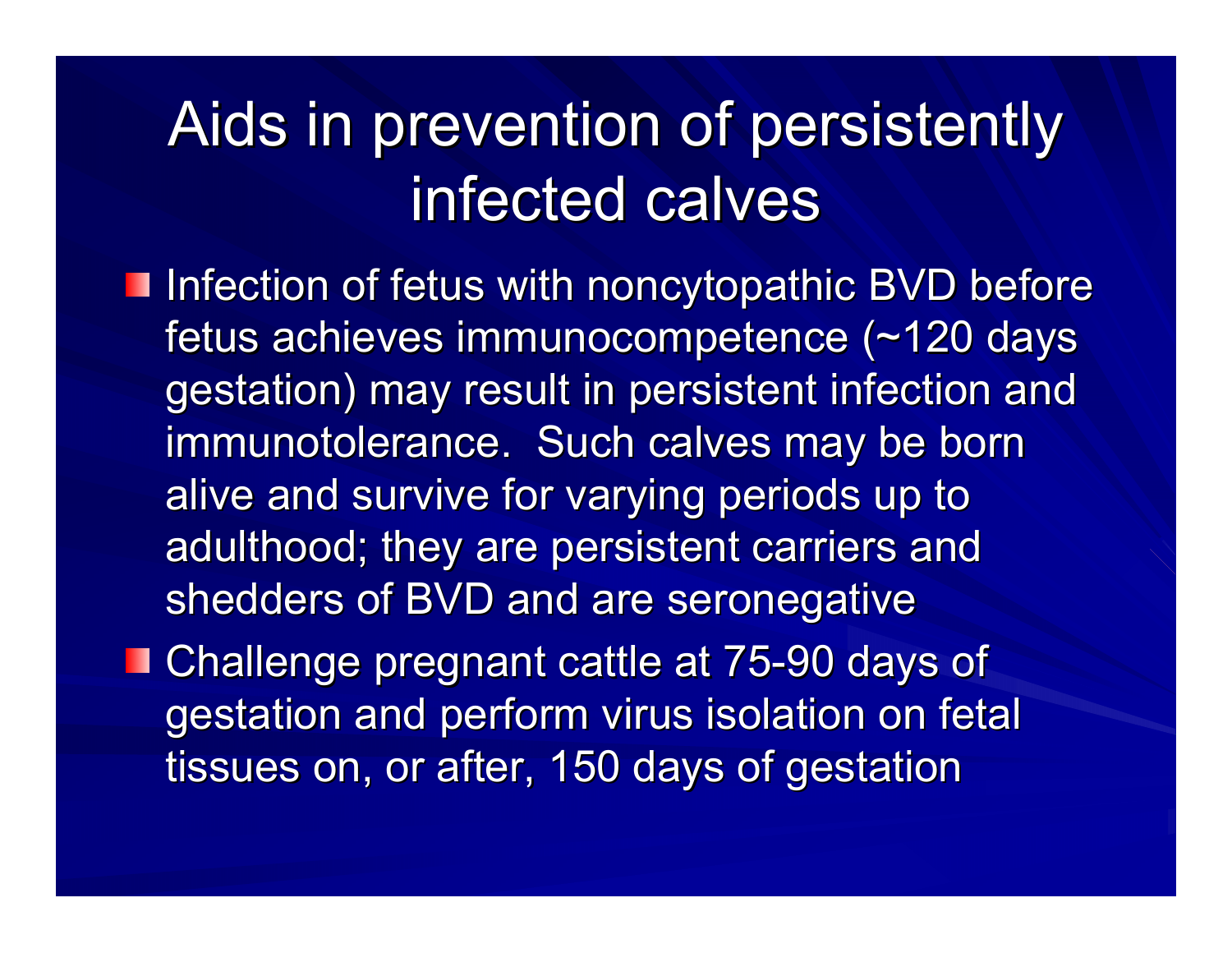#### Aids in prevention of fetal infection

- Claim may also include persistently infected calves
- When infection (with cytopathic or noncytopathic<br>BVD) of the dam occurs in late gestation (>150<br>days), there may be fetal infection with antibody formation
- **Challenge pregnant cattle at 75-90 days of<br>gestation and perform virus isolation on tissues** of fetuses on or after 150 days of gestation plus<br>challenge pregnant cattle at 180 days of<br>gestation and evaluation fetuses (or calves) at,  $\overline{a}$  or after, ≥220 days of gestation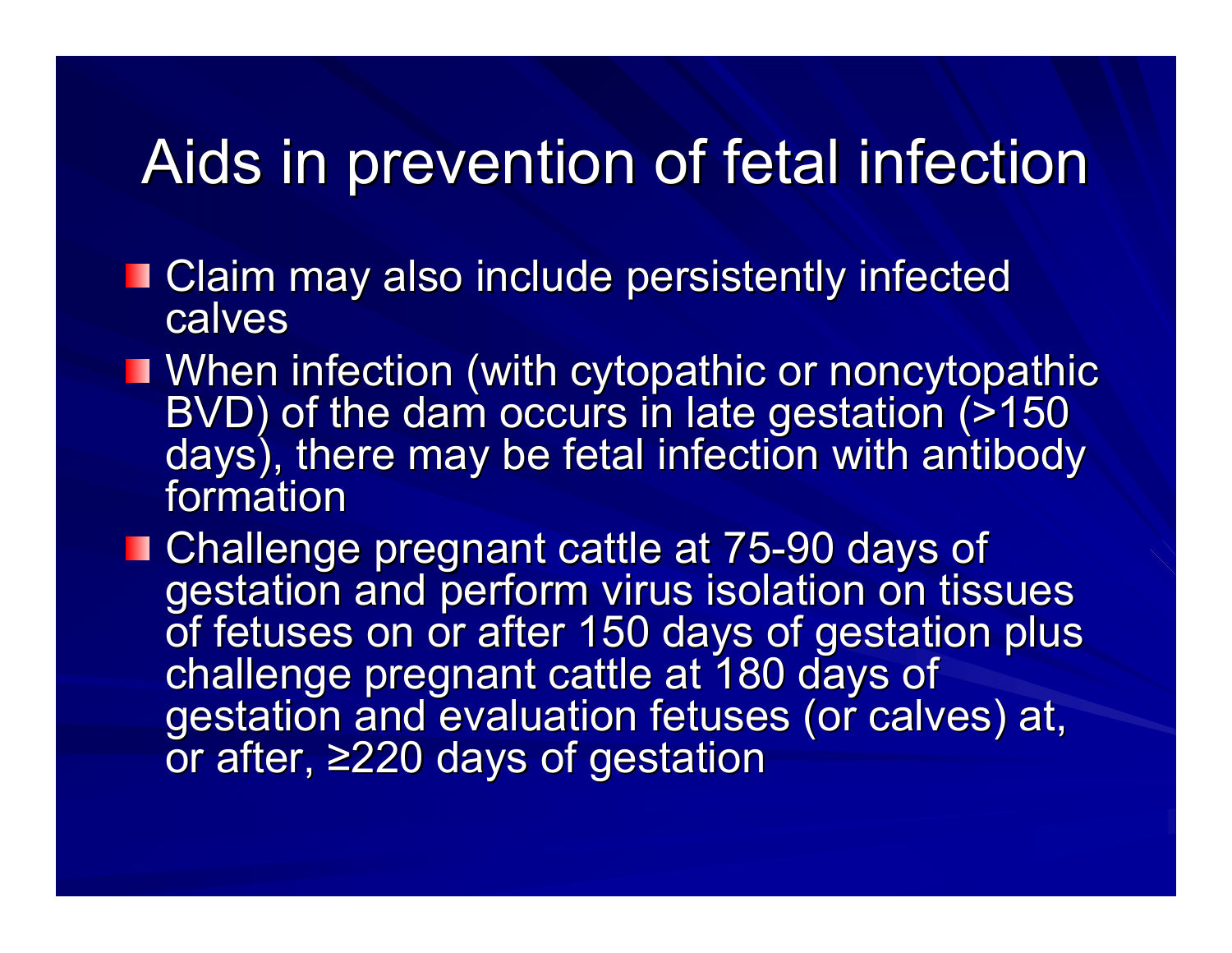## Veterinary Services Memorandum 800.110

**Provides guidance for claiming an** exemption to 9CFR 112.7(e)

**To obtain label claim indicating modified To obtain label claim indicating modified** live IBR and/or BVD vaccine may be used in pregnant cows, and calves nursing pregnant cows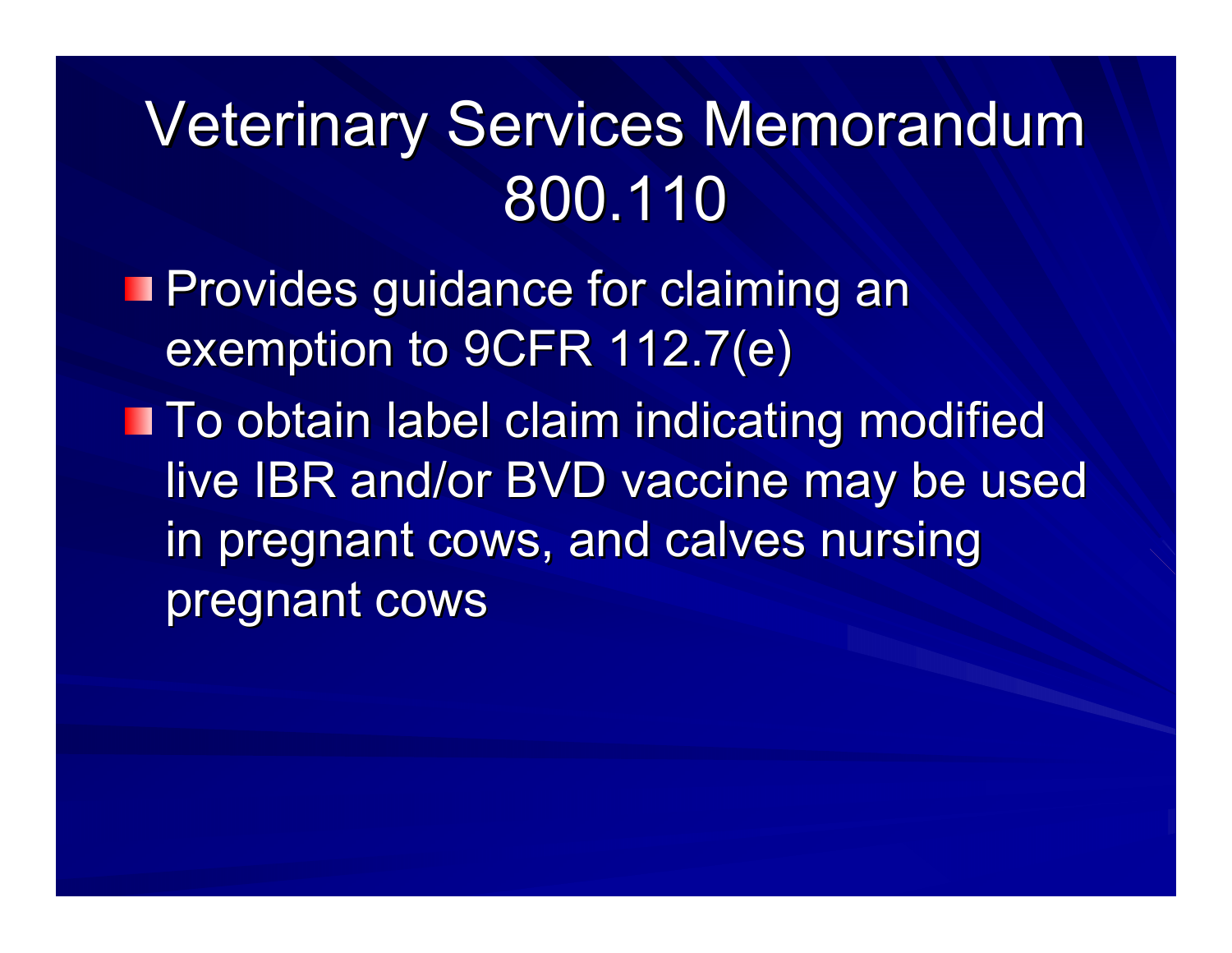### V.S. Memo 800.110

**Modified live BVDV vaccine containing** noncytopathic BVDV may not be recommended for use in pregnant cows or calves nursing pregnant cows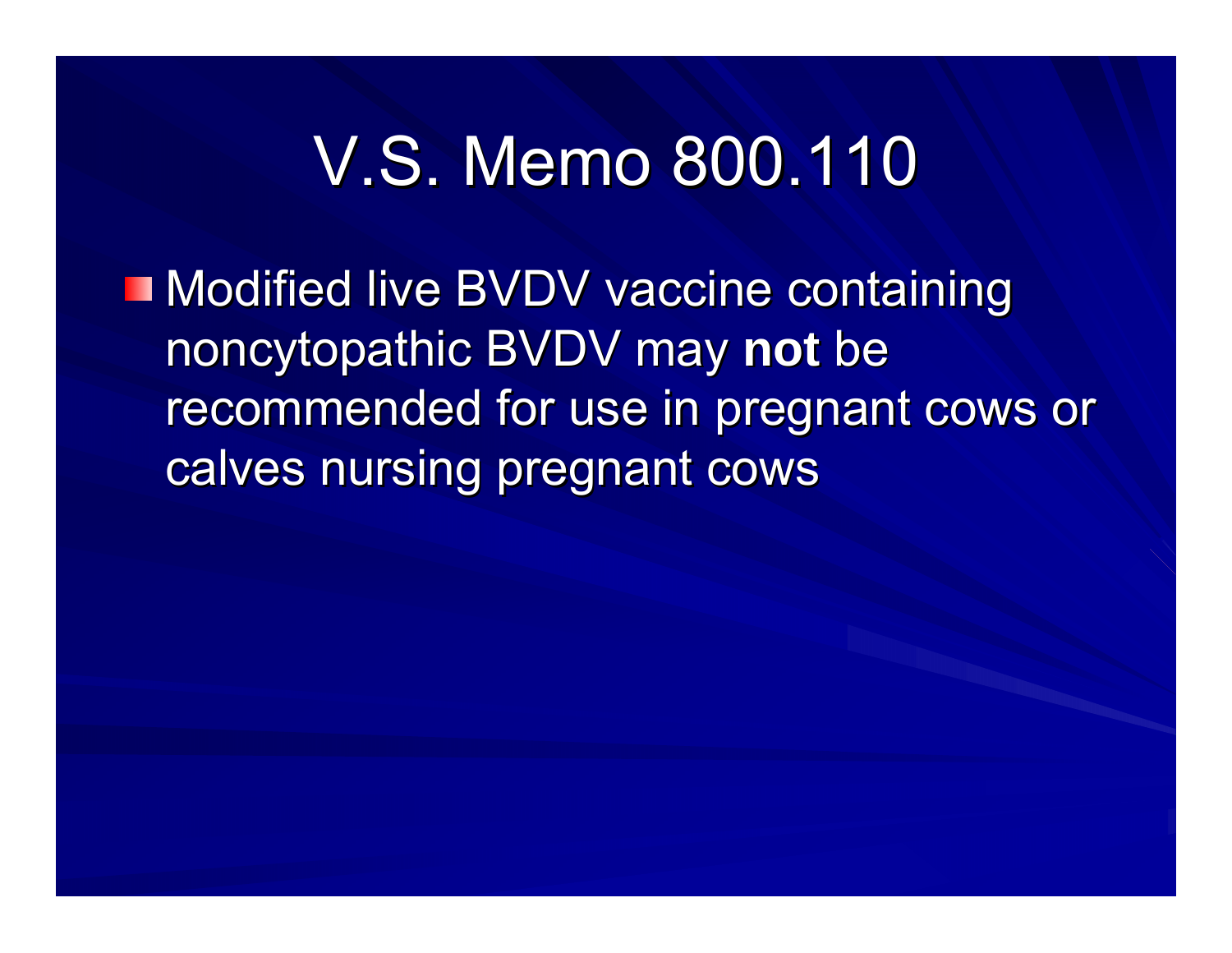### VS Memo 800.110

**1200 pregnant heifers and cows** 

- $\mathcal{L}_{\mathcal{A}}$  , where  $\mathcal{L}_{\mathcal{A}}$  is the set of the set of the set of the set of the set of the set of the set of the set of the set of the set of the set of the set of the set of the set of the set of the set of the  $-$  3 groups of 400 animals each, representing  $\,$ each stage of pregnancy
- $\mathcal{L}_{\mathcal{A}}$  , where  $\mathcal{L}_{\mathcal{A}}$  is the set of the set of the set of the set of the set of the set of the set of the set of the set of the set of the set of the set of the set of the set of the set of the set of the  $-$  All cattle followed through parturition
- Randomization

–– Vaccine group; modified live test vaccine  $\mathcal{L}_{\mathcal{A}}$  , where  $\mathcal{L}_{\mathcal{A}}$  is the set of the set of the set of the set of the set of the set of the set of the set of the set of the set of the set of the set of the set of the set of the set of the set of the  $-$  Control group; inactivated vaccine or PBS  $\,$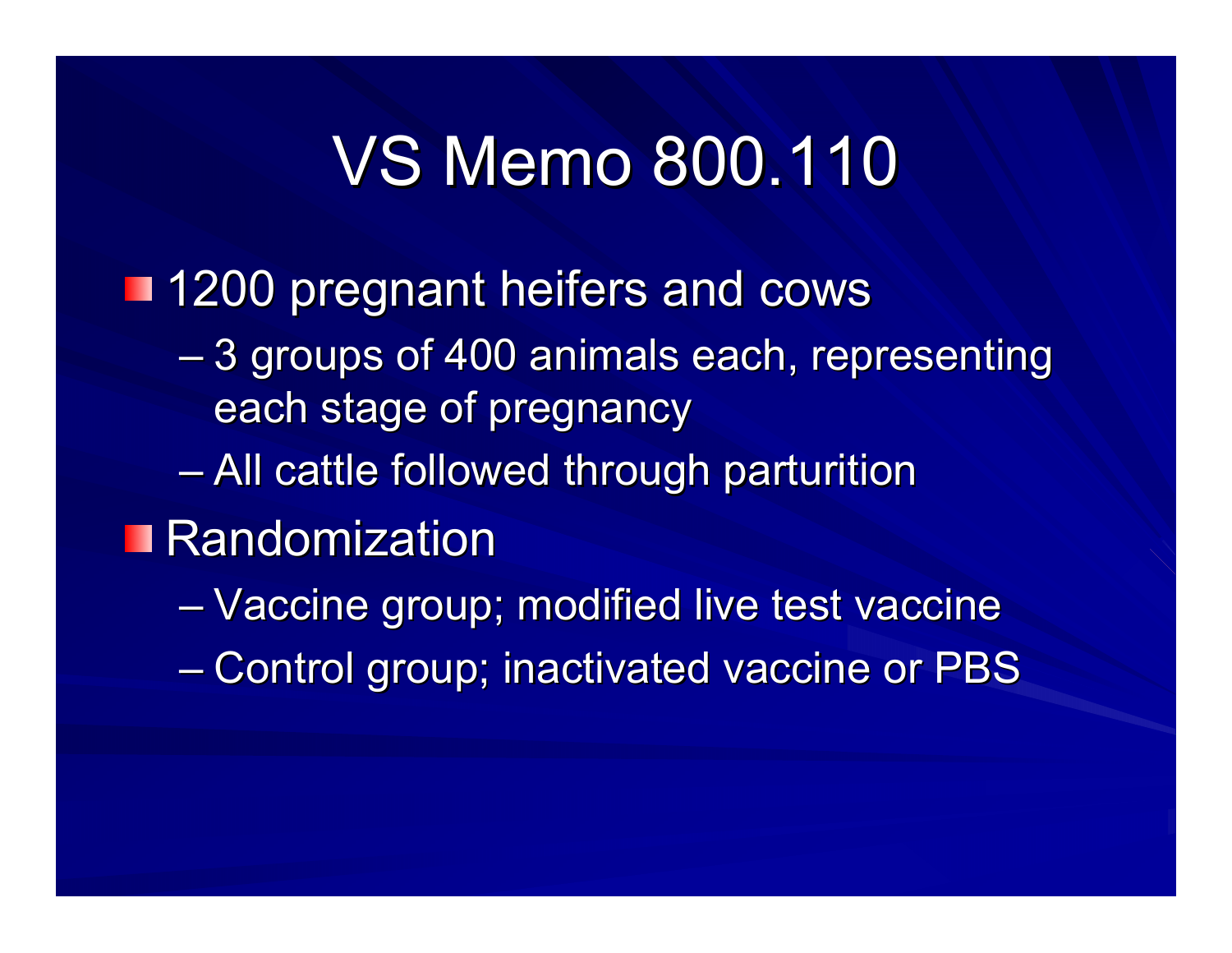## **VS Memo 800.110 Data**

#### Abortions

- $-$  Animals that do not deliver a live calf
- $\sim$ – Abortions due to diagnosed causes other than BVDV  $\,$ or IBRV excluded from data analysis
- $-$  Aborted calves should be necropsied and results  $\overline{\phantom{a}}$ included in report
- $-$  Study must be repeated in any trimester group in  $\,$ which abortion rate exceed 5%  $\,$
- $-$  Exemption may not be approved if rate of abortion  $\overline{\phantom{\mathbf{z}}\phantom{\mathbf{z}}\,}$ due to IBRV or BVDV exceeds 0.5% in any trimester group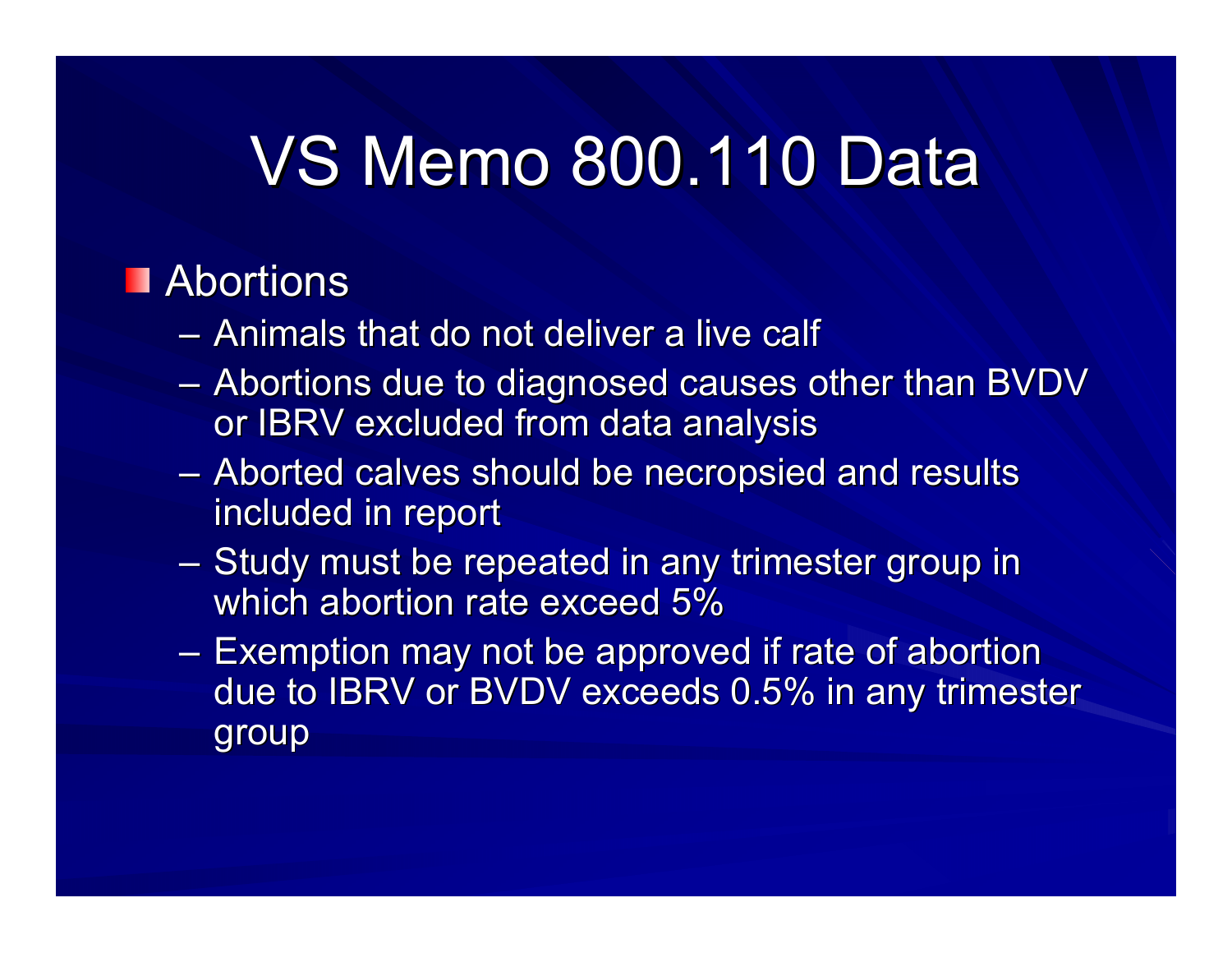### V.S. Memo 800.110 Data

#### BVDV

– Pre-suckling serum samples from at least 100 randomly chosen calves from second and third trimester groups tested for antibody to IBR, BVD Type 1 and BVD Type 2; no exemption if any positive test

#### **Adverse Events monitoring**

 $-$  CVB may monitor adverse events reported to firm  $\overline{\phantom{a}}$ after exemption; if evidence of safety problems is encountered, CVB will take appropriate actions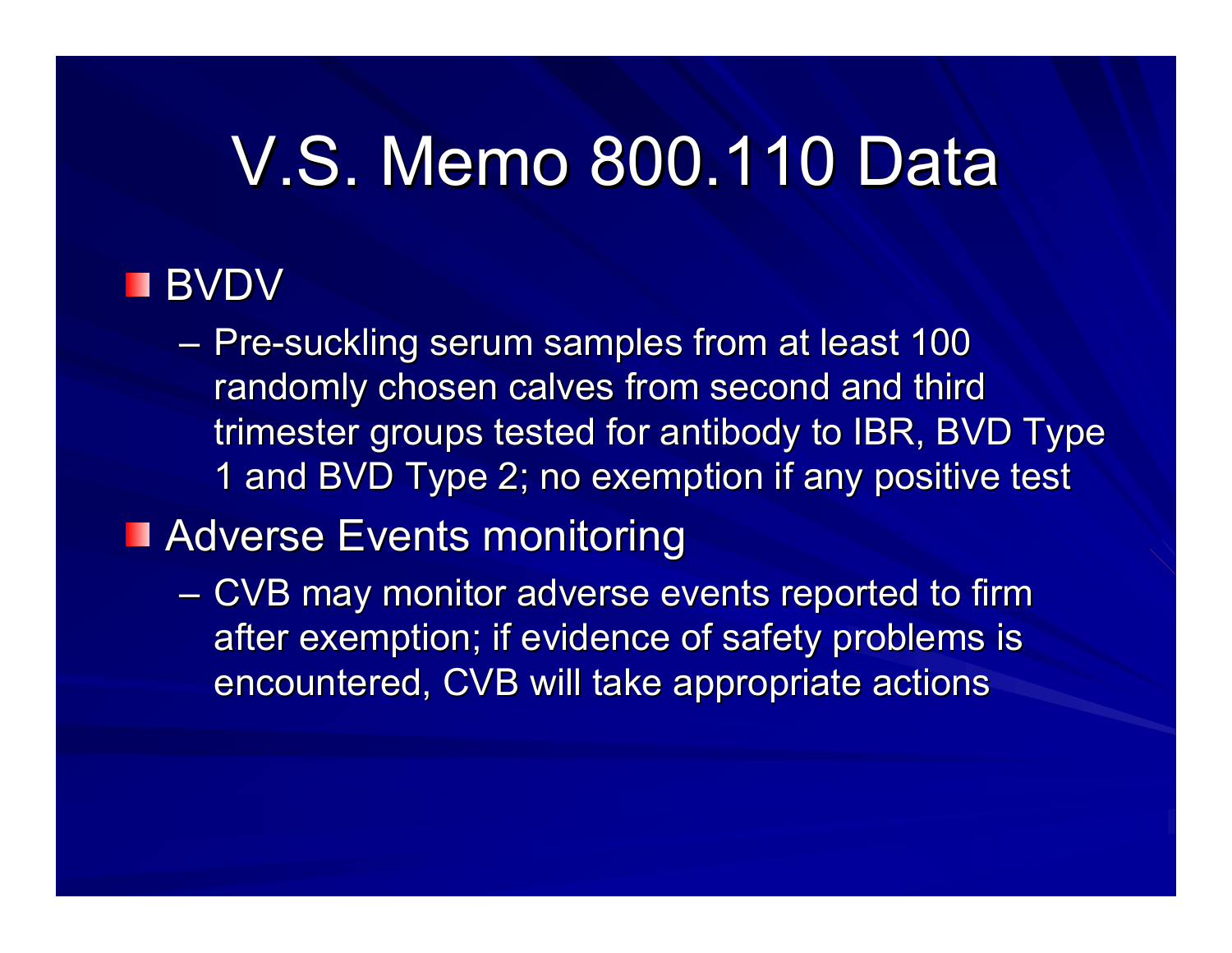#### **Adverse Events**

#### 9CFR 116.5—Reports

- $\blacksquare$  If, at any time, there are indications that raise questions regarding the purity, safety, potency, or efficacy of a product…the manufacturer must immediately notify APHIS concerning the circumstances and the action taken, if any.
- **Notification may be made by mail to Director,** Center for Veterinary Biologics, Inspection and Compliance, 510 South 17th Street, Suite 104, Ames, IA 50010–8197; by electronic mail to cvb@usda.gov; by fax to (515) 232–7120; or by telephone to (515) 232–5785.